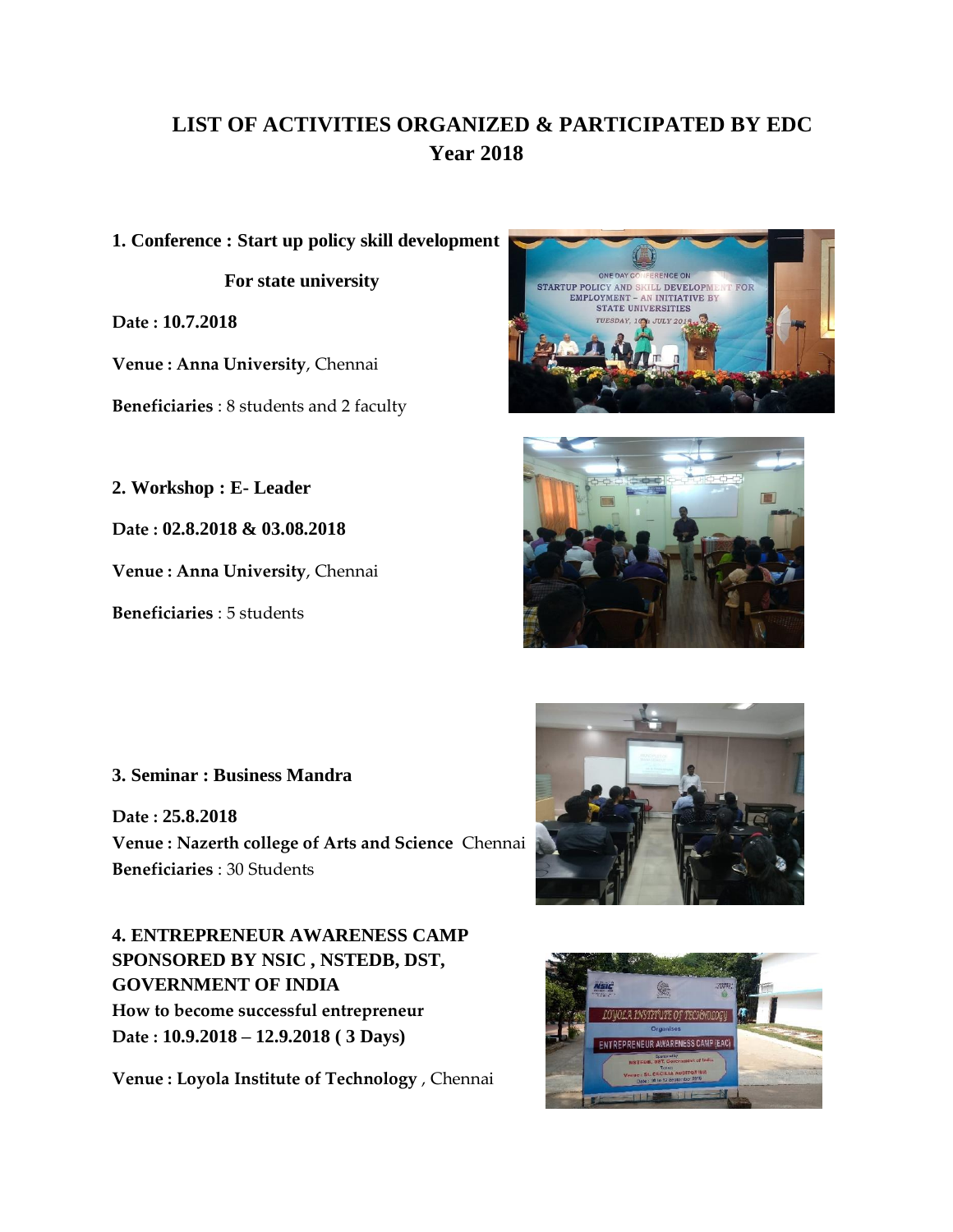**Beneficiaries** : 150 Students.

## **5. ENTREPRENEUR AWARENESS CAMP SPONSORED BY NSIC , NSTEDB, DST, GOVERNMENT OF INDIA**

**Date : 11.9.2018 Venue : Loyola Institute of Technology** , Chennai **Beneficiaries** : 150 Students. Opportunities available for MSME & Selection of product/Project

## **6.ENTREPRENEUR AWARENESS CAMP SPONSORED BY NSIC , NSTEDB, DST, GOVERNMENT OF INDIA**

**Date : 12.9.2018 – Venue : Loyola Institute of Technology** , Chennai **Beneficiaries** : 150 Students.





**7.Work Shop : Talent Mandi (Francizing business) Date : 5.10.2018**

**Venue : Anna University**, Chennai

**Beneficiaries** : 25 students & 3 faculty.

**8. Workshop : Awareness program on Pitch Startup way** 

**Date : 15.10.2018 & 16.10.2018**

**Venue : Anna University**, Chennai

**Beneficiaries** : 30 students

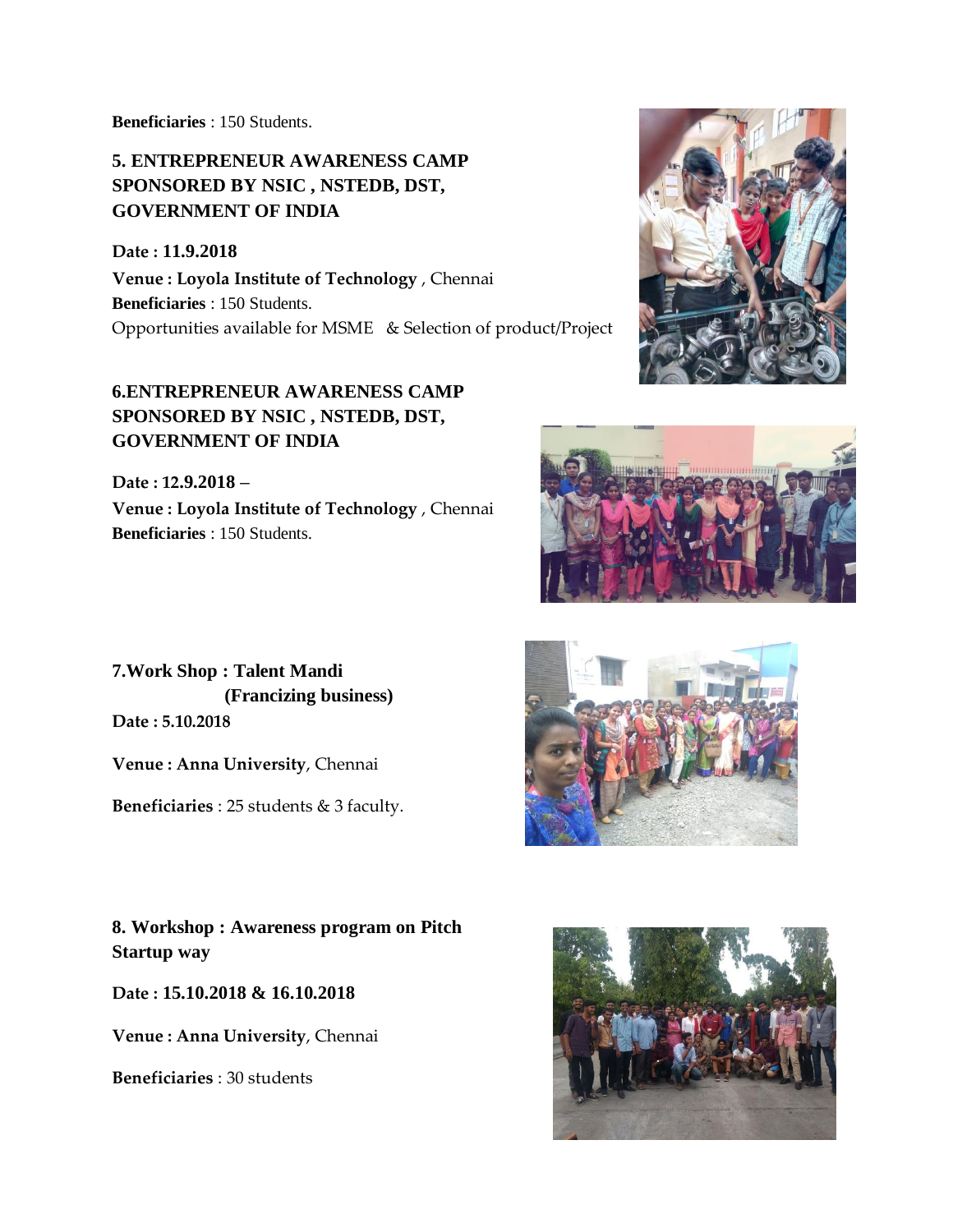### **9.Work Shop : How to start biscuit Company**

**Date : 17.10.2018**

**Venue : Mordern Bakers**, Chennai

**Beneficiaries** : 25 students & 1 faculty

**10.Work Shop : Innovative startup awareness program** 

**Date : 21.12.2018 & 22.12.2018**

**Venue : Anna University**, Chennai

**Beneficiaries** : 7 faculty.

.